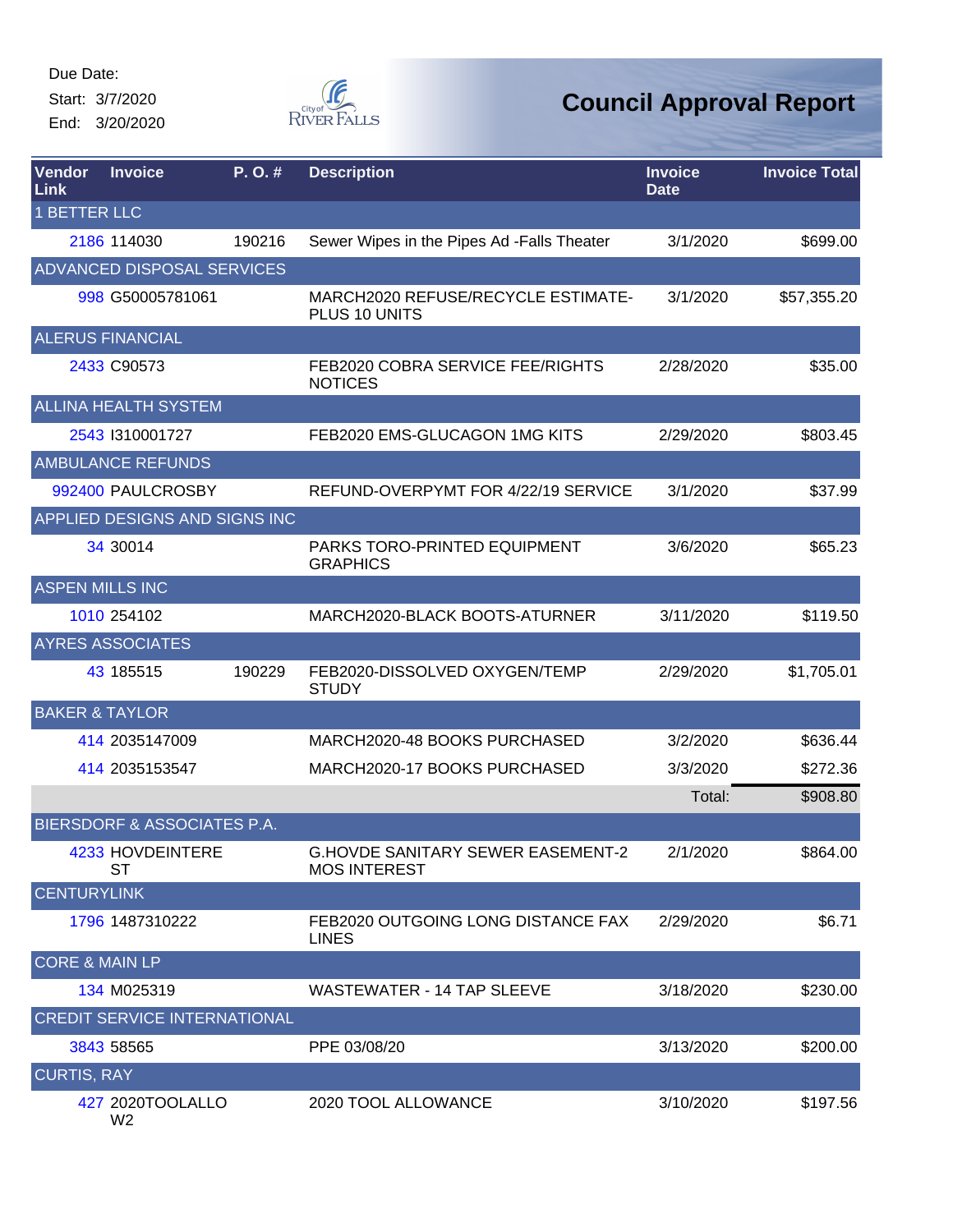Start: 3/7/2020 End: 3/20/2020



| <b>Vendor</b><br>Link | <b>Invoice</b>                       | P. O. # | <b>Description</b>                                       | <b>Invoice</b><br><b>Date</b> | <b>Invoice Total</b> |
|-----------------------|--------------------------------------|---------|----------------------------------------------------------|-------------------------------|----------------------|
|                       | <b>DANIELLE LEACH</b>                |         |                                                          |                               |                      |
|                       | 4180 RELOCATION2                     |         | 2ND INSTALL-RELOCATION/RENTAL<br><b>HOUSING PYMT</b>     | 3/1/2020                      | \$9,496.00           |
| <b>EFTPS</b>          |                                      |         |                                                          |                               |                      |
|                       | 7 58564                              |         | PPE 03/08/20                                             | 3/13/2020                     | \$71,325.50          |
| <b>ELM USA INC</b>    |                                      |         |                                                          |                               |                      |
|                       | 2626 28789                           |         | DISC CLEANING MACHINE BUFFING PADS                       | 3/6/2020                      | \$167.20             |
|                       | <b>ENTERPRISE FM TRUST</b>           |         |                                                          |                               |                      |
|                       | 456 FBN3909883                       | 200026  | MARCH2020 MOTOR POOL/BLDG INSP                           | 3/1/2020                      | \$1,896.78           |
|                       | <b>ESSEX CAPITAL LLC</b>             |         |                                                          |                               |                      |
|                       | 942 2020MEMBERS 200068<br><b>HIP</b> |         | 2020 MEMBERSHIP                                          | 2/1/2020                      | \$2,125.00           |
|                       | <b>EXPRESS PERSONNEL SERVICES</b>    |         |                                                          |                               |                      |
|                       | 109 23715833                         | 200036  | WKEND 3/8 - T.SPAFFORD - 13HRS PARK<br><b>MAINT TEMP</b> | 3/10/2020                     | \$258.44             |
|                       | 109 23743173                         | 200036  | WKEND 3/15 T.SPAFFORD-PARK MAINT<br><b>TEMP HELP</b>     | 3/17/2020                     | \$258.44             |
|                       |                                      |         |                                                          | Total:                        | \$516.88             |
|                       | FIRST NATIONAL BANK - RF SECTION 125 |         |                                                          |                               |                      |
|                       | 6 58563                              |         | PPE 03/08/20                                             | 3/13/2020                     | \$4,699.38           |
|                       | FORUM COMMUNICATION CO               |         |                                                          |                               |                      |
|                       | 234 2177358                          |         | FEB2020 NEWSPAPER-NOTICES/ADS                            | 2/29/2020                     | \$888.49             |
|                       | <b>FRONTIER AG &amp; TURF</b>        |         |                                                          |                               |                      |
|                       | 122 06746026                         | 200003  | John Deere 1585 Mower- Replaces John Deere<br>1565       | 2/19/2020                     | \$34,225.71          |
|                       | <b>GHD SERVICES INC</b>              |         |                                                          |                               |                      |
|                       | 489 1048424                          | 200027  | FEB2020 ABANDONED LANDFILL ENGINE                        | 3/13/2020                     | \$633.85             |
|                       | <b>GUARDIAN SUPPLY LLC</b>           |         |                                                          |                               |                      |
|                       | 4255 5965                            |         | T.OVERLAND-MAGAZINE<br>POUCH/JACKET/POCKET KEY           | 2/27/2020                     | \$328.97             |
|                       | 4255 5967                            |         | B.EKSTROM-BOOTS/GLOVES/MOCK NECK                         | 2/27/2020                     | \$275.96             |
|                       | 4255 5963                            |         | S.THOMAS-SHIRT/RAIN JACKET                               | 2/27/2020                     | \$169.98             |
|                       | 4255 5966                            |         | D.HOKKANEN-MOCK NECK/MOCK<br><b>DICKEY/HEADSET</b>       | 2/27/2020                     | \$103.97             |
|                       | 4255 5964                            |         | <b>C.TOMLINSON-RAIN JACKET</b>                           | 2/27/2020                     | \$89.99              |
|                       | 4255 6072                            |         | D.ANDERSON-MOCK NECK/CUSTOM<br><b>LETTERING</b>          | 3/13/2020                     | \$39.99              |
|                       |                                      |         |                                                          | Total:                        | \$1,008.86           |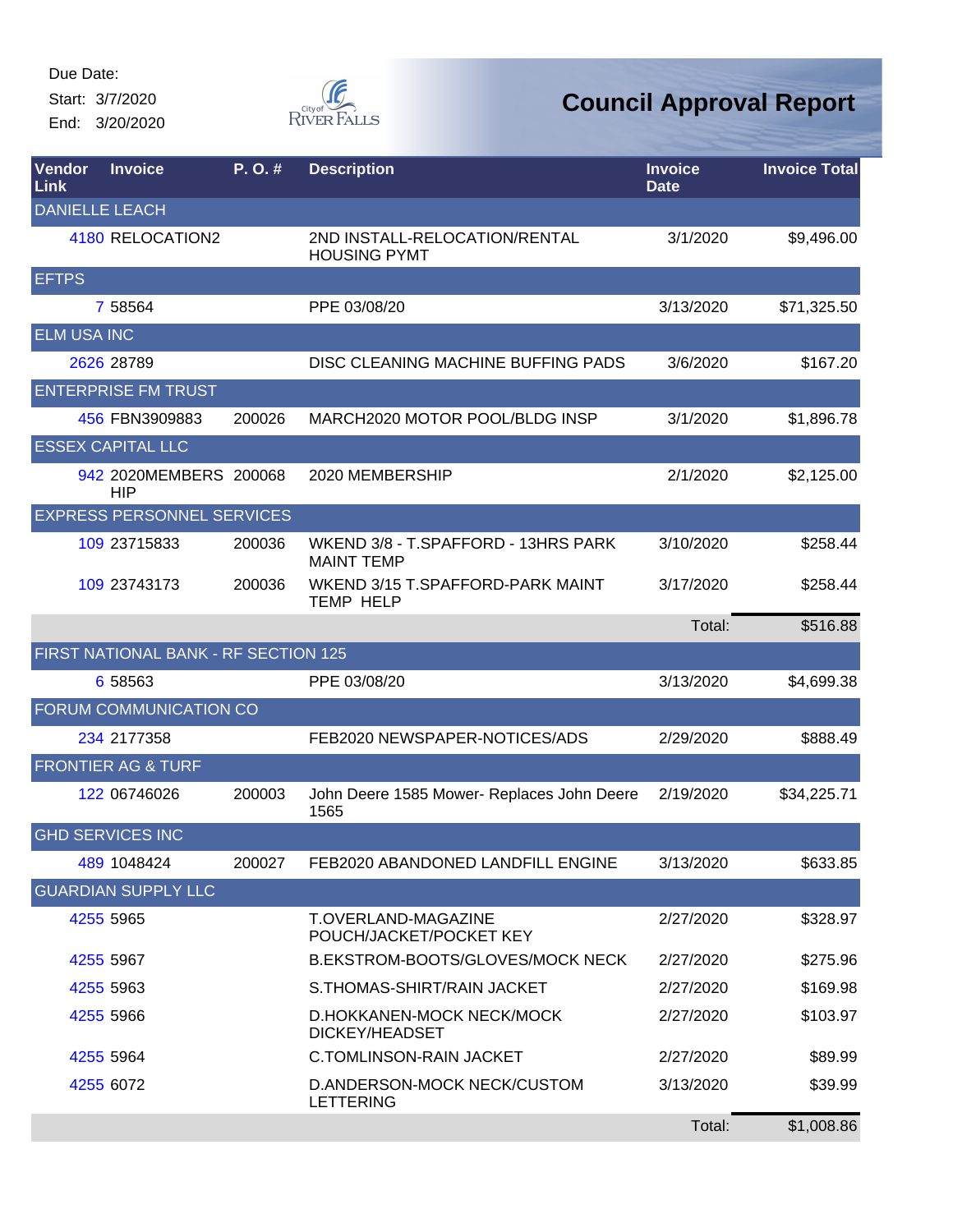Start: 3/7/2020

End: 3/20/2020



| Vendor<br>Link         | <b>Invoice</b>                 | P.O.#  | <b>Description</b>                                       | <b>Invoice</b><br><b>Date</b> | <b>Invoice Total</b> |
|------------------------|--------------------------------|--------|----------------------------------------------------------|-------------------------------|----------------------|
| <b>HENRY SCHEIN</b>    |                                |        |                                                          |                               |                      |
|                        | 3580 74423768                  |        | <b>GOWN PERSONAL PROTECTOR</b>                           | 2/27/2020                     | \$55.28              |
| <b>HOVEL, DAVID</b>    |                                |        |                                                          |                               |                      |
|                        | <b>403 REIMBURSE</b>           |        | REIMBURSE-CONTINUING EDUCATION<br><b>ONLINE TEST FEE</b> | 3/10/2020                     | \$60.00              |
|                        | <b>HUEBSCH LAUNDRY COMPANY</b> |        |                                                          |                               |                      |
|                        | 146 4476096                    | 200067 | 3/11/20 CITY HALL MAT SERVICE                            | 3/11/2020                     | \$56.92              |
|                        | 146 4475392                    | 200042 | 3/11/20 ELECTRIC UNIFORMS                                | 3/11/2020                     | \$290.34             |
|                        | 146 4475393                    | 200038 | 3/11/20 WATER DEPT UNIFORMS                              | 3/11/2020                     | \$40.54              |
|                        | 146 4475394                    | 200043 | 3/11/20 PW UNIFORMS                                      | 3/11/2020                     | \$116.51             |
|                        | 146 4475395                    | 200039 | 3/11/20 WASTEWATER UNIFORMS                              | 3/11/2020                     | \$46.31              |
|                        | 146 4476085                    | 200067 | 3/11/20 PD MAT SERVICE                                   | 3/11/2020                     | \$46.47              |
|                        |                                |        |                                                          | Total:                        | \$597.09             |
|                        | HUMANE SOCIETY OF GOODHUE      |        |                                                          |                               |                      |
|                        | 737 860                        |        | FEB2020-BROWN/WHITE TABBY CAT<br><b>IMPOUND FEE</b>      | 2/10/2020                     | \$65.00              |
|                        | 737 868                        |        | FEB2020-TWO CATS-IMPOUND FEES                            | 2/28/2020                     | \$130.00             |
|                        |                                |        |                                                          | Total:                        | \$195.00             |
|                        |                                |        | INTERNATIONAL CITY MGMT ASSOC RETIREMENT CORP            |                               |                      |
|                        | 1 58559                        |        | PPE 03/08/20                                             | 3/13/2020                     | \$18,522.91          |
|                        | 1 58560                        |        | PPE 03/08/20                                             | 3/13/2020                     | \$759.16             |
|                        |                                |        |                                                          | Total:                        | \$19,282.07          |
|                        | <b>ITL PATCH COMPANY INC</b>   |        |                                                          |                               |                      |
|                        | 1744 50510                     |        | FEB2020-POLICE DEPT PATCHES                              | 2/14/2020                     | \$642.50             |
| <b>ITRON INC</b>       |                                |        |                                                          |                               |                      |
|                        | 157 550111                     | 200041 | 2020 ITRON ANNUAL MAINTENANCE<br><b>RENEW</b>            | 3/12/2020                     | \$7,813.86           |
| <b>J&amp;J GIS LLC</b> |                                |        |                                                          |                               |                      |
|                        | 651 FEB20                      | 200028 | FEB2020-J.NEILS GIS SERVICES-43 HOURS                    | 2/28/2020                     | \$1,935.00           |
|                        | JOHNSON, MICHAEL G             |        |                                                          |                               |                      |
|                        | 3459 5029                      |        | DRILL BROKEN LOCK/FIREPROOF FILE<br><b>CABINET</b>       | 3/6/2020                      | \$47.50              |
|                        | 3459 5029-1                    |        | DRILL BROKEN LOCK/FIREPROOF FILE<br><b>CABINET</b>       | 3/6/2020                      | \$47.50              |
|                        |                                |        |                                                          | Total:                        | \$95.00              |
| <b>KAITLIN LEACH</b>   |                                |        |                                                          |                               |                      |
|                        | 4181 RELOCATION2               |        | 2ND INSTALL-RELOCATION/RENTAL<br><b>HOUSING PYMT</b>     | 3/1/2020                      | \$9,496.00           |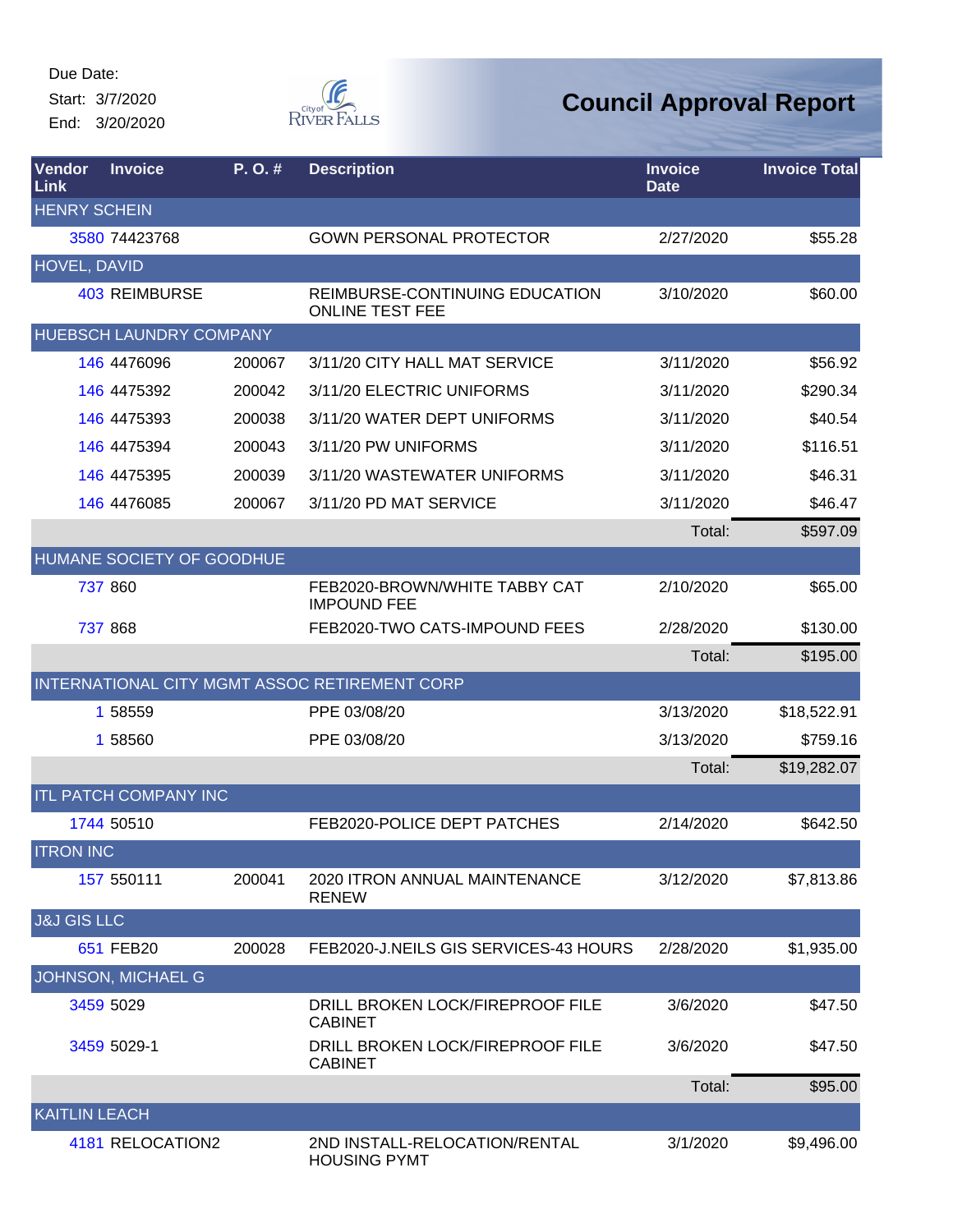Start: 3/7/2020 End: 3/20/2020



| <b>Vendor</b><br><b>Link</b> | <b>Invoice</b>                         | $P. O.$ # | <b>Description</b>                                     | <b>Invoice</b><br><b>Date</b> | <b>Invoice Total</b> |
|------------------------------|----------------------------------------|-----------|--------------------------------------------------------|-------------------------------|----------------------|
| <b>KWIK TRIP</b>             |                                        |           |                                                        |                               |                      |
|                              | 172 FEB20 MOTOR<br><b>FUEL</b>         |           | FEB2020 MOTOR FUEL STMT                                | 2/29/2020                     | \$8,791.75           |
|                              | <b>LAKES COFFEE LLC</b>                |           |                                                        |                               |                      |
|                              | 4064 11665-1                           |           | JAN2020-ADDITIONAL COFFEE ORDER-<br><b>HOUSE BLEND</b> | 2/1/2020                      | \$109.50             |
|                              | 4064 12013                             |           | MARCH2020-POLICE DEPT COFFEE ORDER                     | 3/9/2020                      | \$112.65             |
|                              | 4064 12048                             |           | MARCH2020-CITY HALL COFFEE ORDER                       | 3/12/2020                     | \$109.50             |
|                              |                                        |           |                                                        | Total:                        | \$331.65             |
|                              | LANGUAGE LINE SERVICES, INC            |           |                                                        |                               |                      |
|                              | 2991 4733847                           |           | POLICE DEPT-SPANISH INTERPRETER                        | 2/1/2020                      | \$193.54             |
|                              | LEAGUE OF MINNESOTA CITIES             |           |                                                        |                               |                      |
|                              | 660 317998                             |           | JOURNEYMAN / APPRENTICE METER TECH<br>AD.              | 3/5/2020                      | \$299.00             |
|                              | 660 318132                             |           | CITY PLANNER AD                                        | 3/9/2020                      | \$230.00             |
|                              |                                        |           |                                                        | Total:                        | \$529.00             |
|                              | LINEHAN OUTDOOR SERVICES LLC           |           |                                                        |                               |                      |
|                              | 1570 3913                              | 200029    | FEB2020 GENERAL SNOW SHOVELING                         | 2/29/2020                     | \$1,498.00           |
|                              | 1570 3915                              | 200020    | FEB2020-STERLING PONDS SNOW<br><b>REMOVAL</b>          | 2/29/2020                     | \$300.00             |
|                              | 1570 3914                              | 200030    | FEB2020-WHITETAIL SNOW REMOVAL                         | 2/29/2020                     | \$525.00             |
|                              | 1570 3912                              | 200073    | FEB2020-SIDEWALK SNOW REMOVAL                          | 2/29/2020                     | \$2,720.00           |
|                              |                                        |           |                                                        | Total:                        | \$5,043.00           |
|                              | <b>LOFFLER COMPANIES INC</b>           |           |                                                        |                               |                      |
|                              | 182 26502503                           |           | FEB2020 AMBULANCE KONICA MINOLTA<br><b>BASE PYMT</b>   | 2/17/2020                     | \$123.00             |
|                              | 182 3380580                            |           | MARCH2020-AMBULANCE OVERAGE<br><b>CHARGES</b>          | 3/10/2020                     | \$11.50              |
|                              |                                        |           |                                                        | Total:                        | \$134.50             |
|                              | METERING & TECHNOLOGY SOLUTIONS        |           |                                                        |                               |                      |
|                              | 451 16547                              | 200104    | STRAIGHT CONNECTION W/GASKET &<br><b>BUSHING</b>       | 3/6/2020                      | \$99.92              |
| <b>MIDWEST TAPE</b>          |                                        |           |                                                        |                               |                      |
|                              | 409 98693736                           |           | MARCH2020-TWO AUDIOBOOKS<br><b>PURCHASED</b>           | 3/2/2020                      | \$89.98              |
|                              | 409 98693735                           |           | MARCH2020-FIVE FROZEN2 DVDS                            | 3/2/2020                      | \$112.45             |
|                              |                                        |           |                                                        | Total:                        | \$202.43             |
|                              | MINNESOTA CHILD SUPPORT PAYMENT CENTER |           |                                                        |                               |                      |
|                              | 4022 58566                             |           | PPE 03/08/20 CASE ID#001530440101                      | 3/13/2020                     | \$303.64             |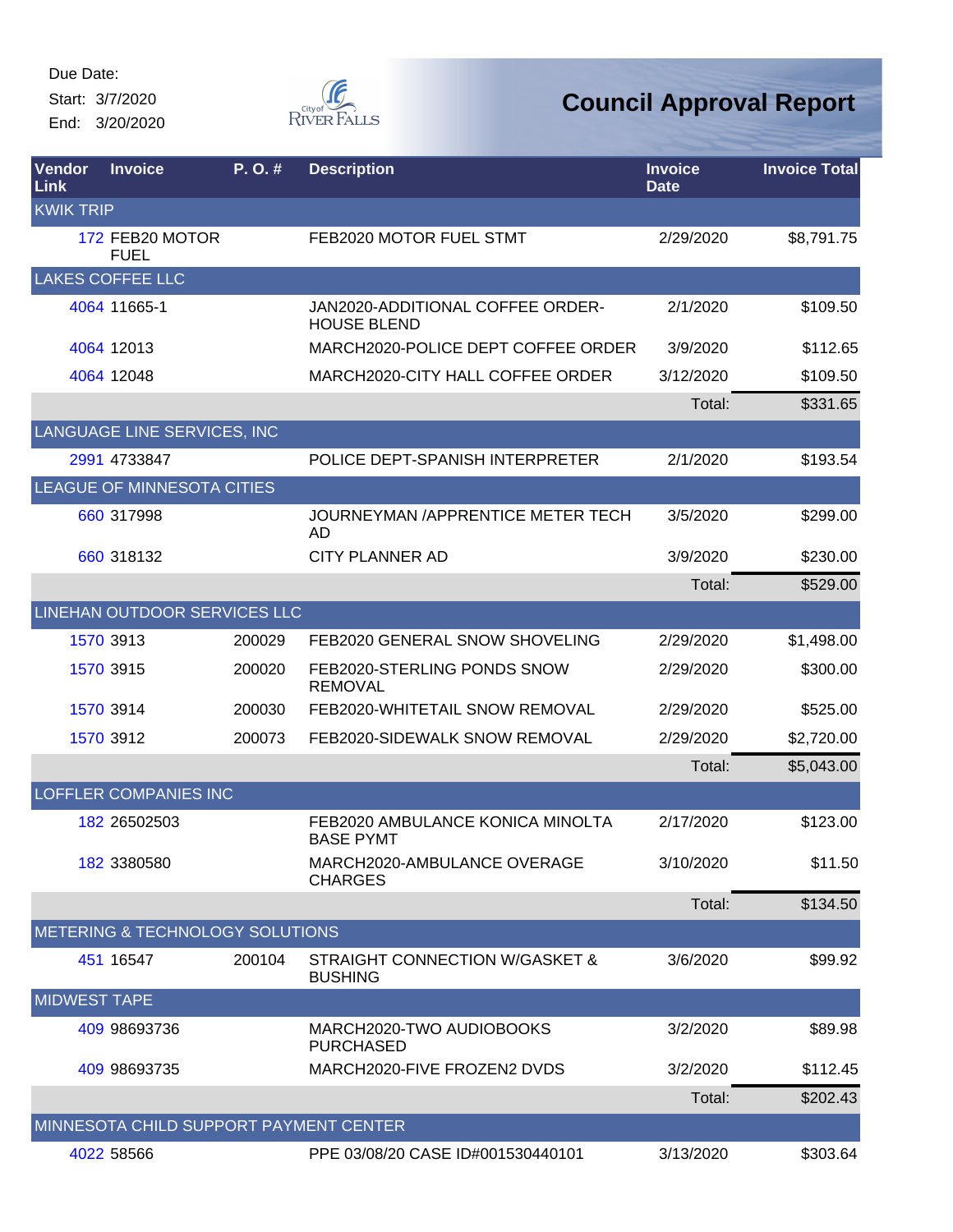Start: 3/7/2020 End: 3/20/2020



| Vendor<br><b>Link</b> | <b>Invoice</b>                                 | P.O.#  | <b>Description</b>                                          | <b>Invoice</b><br><b>Date</b> | <b>Invoice Total</b> |
|-----------------------|------------------------------------------------|--------|-------------------------------------------------------------|-------------------------------|----------------------|
|                       |                                                |        | MINNESOTA CITY/COUNTY MANAGEMENT ASSOCIATION                |                               |                      |
|                       | 1056 2020<br><b>MEMBERSHIP</b>                 |        | MAY2020-APRIL2021 S.SIMPSON<br><b>MEMBERSHIP</b>            | 3/1/2020                      | \$181.88             |
|                       | OGDEN ENGINEERING COMPANY INC                  |        |                                                             |                               |                      |
|                       | 203 19-<br>3504C/FEB2020                       | 200114 | THROUGH FEB2020 DEPOT SURVEYING<br><b>WORK</b>              | 2/28/2020                     | \$340.00             |
|                       | <b>ONE TIME PAY VENDOR</b>                     |        |                                                             |                               |                      |
|                       | 9999 CHANDLERPO<br><b>OLE</b>                  |        | REISSUE-COMM DEV INTERVIEWS-<br>MILEAGE/HOTEL               | 2/1/2020                      | \$387.80             |
|                       | 9999 MALLORYOLSE<br>HKO                        |        | RESTITUTION FOR DAMAGES-CASE<br>4N80DRXHNW                  | 3/11/2020                     | \$195.96             |
|                       |                                                |        |                                                             | Total:                        | \$583.76             |
|                       | <b>PELION BENEFITS</b>                         |        |                                                             |                               |                      |
|                       | 5 58562                                        |        | PPE 03/08/20                                                | 3/13/2020                     | \$640.65             |
|                       | <b>PRUDENT MAN ADVISORS LLC</b>                |        |                                                             |                               |                      |
|                       | 4399 119240                                    |        | FEB2020-FINANCE/ENV MANAGEMENT<br><b>FEES</b>               | 2/29/2020                     | \$349.56             |
|                       | PUBLIC SERVICE COMMISSION OF WISCONSIN         |        |                                                             |                               |                      |
|                       | 216 2002-I-05110                               |        | FEB2020-APPLICATION/AUTH TO ADJUST<br><b>ELECTRIC RATES</b> | 2/29/2020                     | \$402.34             |
| <b>RELIAS LLC</b>     |                                                |        |                                                             |                               |                      |
|                       | 4345 SI-128657                                 |        | NOV2018-OCT2019 DISTANCE CME ANNUAL<br><b>INVOICE</b>       | 2/1/2020                      | \$3,176.28           |
|                       | RIVER FALLS CHAMBER OF COMMERCE INC            |        |                                                             |                               |                      |
|                       | 225 362A                                       |        | FEB2020 - THREE CHAMBER CHECKS<br>ORDERED                   | 2/26/2020                     | \$150.00             |
| <b>RUNNING INC</b>    |                                                |        |                                                             |                               |                      |
|                       | 1573 22675                                     | 200088 | Feb2020 Taxi Management Services                            | 2/29/2020                     | \$16,916.34          |
|                       | 1573 22629                                     |        | MARCH2020-COURT/RIDER<br><b>TRANSPORTATION</b>              | 3/9/2020                      | \$5.50               |
|                       |                                                |        |                                                             | Total:                        | \$16,921.84          |
|                       | <b>SCHWEITZER ENGINEERING LABORATORIES INC</b> |        |                                                             |                               |                      |
|                       | 240 INV-000468211                              | 200108 | NORTH SUB CIP RELAY REPLACEMENT                             | 3/4/2020                      | \$29,155.00          |
|                       | <b>SHORT ELLIOTT HENDRICKSON INC</b>           |        |                                                             |                               |                      |
|                       | 244 382683                                     | 190375 | THROUGH FEB20-MANN VALLEY CORP<br><b>PARK</b>               | 2/29/2020                     | \$3,956.96           |
|                       | SHRED-IT US HOLDCO, INC                        |        |                                                             |                               |                      |
|                       | 2439 8129263426                                | 200119 | FEB2020 MONTHLY SHREDDING SERVICE                           | 2/22/2020                     | \$341.76             |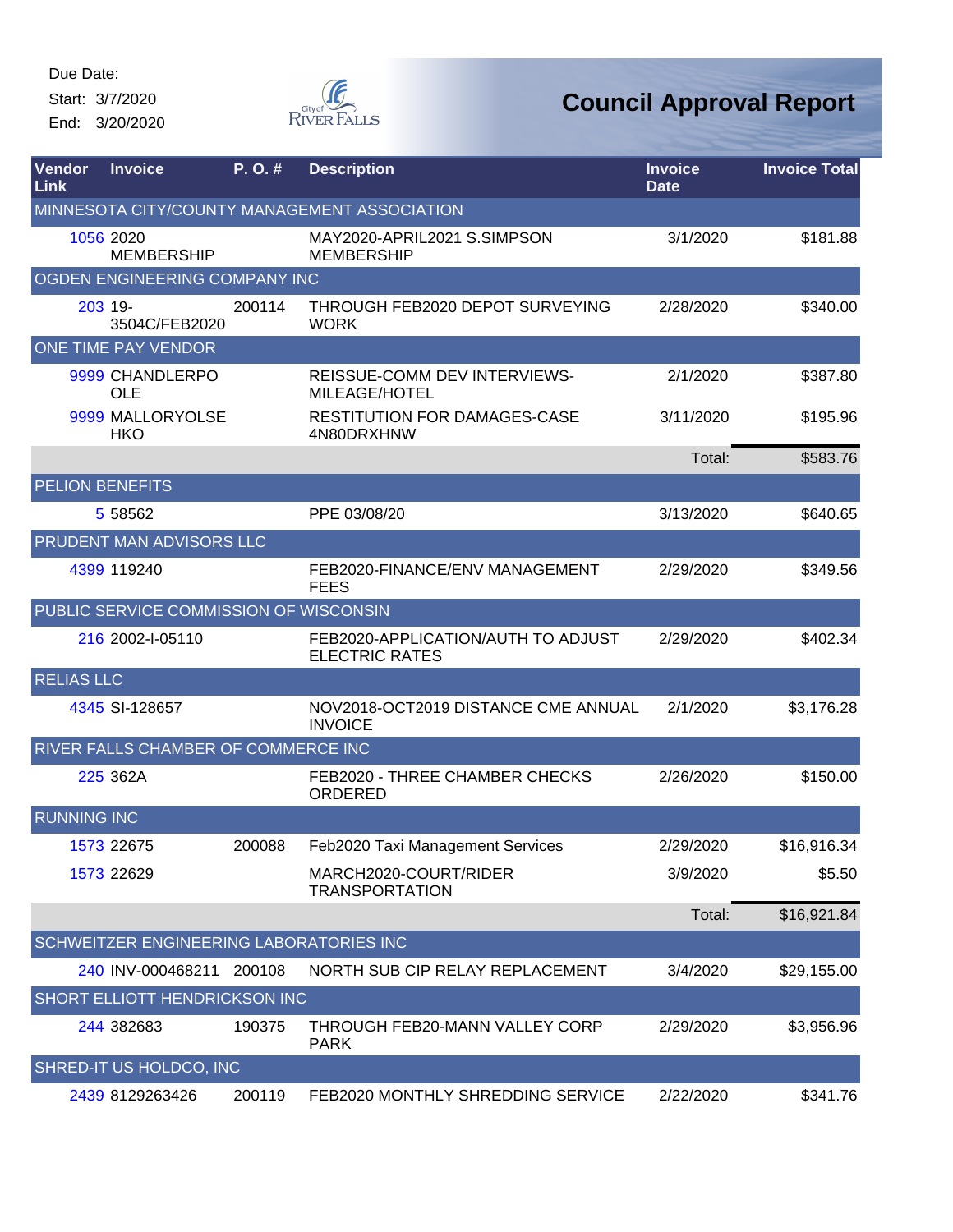Start: 3/7/2020

End: 3/20/2020



| <b>Vendor</b><br>Link | <b>Invoice</b>                             | P.O.#  | <b>Description</b>                                      | <b>Invoice</b><br><b>Date</b> | <b>Invoice Total</b> |
|-----------------------|--------------------------------------------|--------|---------------------------------------------------------|-------------------------------|----------------------|
|                       | SIVERLING, WAYNE                           |        |                                                         |                               |                      |
|                       | 1074 2020SAFETYFO<br><b>OTWEAR</b>         |        | 2020 SAFETY FOOTWEAR<br><b>REIMBURSEMENT</b>            | 2/1/2020                      | \$122.60             |
|                       | ST CROIX COUNTY FIRE OFFICERS ASSN INC     |        |                                                         |                               |                      |
|                       | 238 2020-0101                              |        | 2020 FIRE DUES                                          | 2/29/2020                     | \$100.00             |
|                       | ST CROIX VALLEY SART INC                   |        |                                                         |                               |                      |
|                       | 256 1219                                   |        | FEB2020 FORENSIC NURSE SERVICE FEE                      | 2/5/2020                      | \$200.00             |
|                       | <b>STATE TREASURER</b>                     |        |                                                         |                               |                      |
|                       | <b>260 MARCH2020</b>                       |        | MARCH2020 WATER/SEWER/ELEC BONDS                        | 3/19/2020                     | \$142,000.00         |
|                       | <b>STRAND ASSOCIATES, INC</b>              |        |                                                         |                               |                      |
|                       | 3346 0158058                               | 190220 | FEB2020 JUG HANDLE RELOCATION                           | 2/29/2020                     | \$7,712.29           |
|                       | 3346 0158058-1                             |        | FEB2020-JUG HANDLE RELOCATIONS                          | 2/29/2020                     | \$1,123.69           |
|                       |                                            |        |                                                         | Total:                        | \$8,835.98           |
|                       | STUART C IRBY TOOL AND SAFETY              |        |                                                         |                               |                      |
|                       | 156 S011802272.00 200107<br>1              |        | WATCH LIGHT SECURITY HEAD/LED<br><b>PHTOTCELL</b>       | 2/26/2020                     | \$2,047.50           |
|                       | SYMICEK, ANGELINA                          |        |                                                         |                               |                      |
|                       | 3067 MARCH2020                             | 200061 | MARCH2020-SAFETY COORDINATOR<br><b>SERVICES</b>         | 3/16/2020                     | \$5,833.00           |
|                       | TOLTZ, KING, DUVALL, ANDERSON & ASSOCIATES |        |                                                         |                               |                      |
|                       | 2172 002020000898                          | 190089 | THROUGH FEB2020-ST CROIX OUTFALL                        | 2/29/2020                     | \$4,237.33           |
|                       | TRC ENVIRONMENTAL CORPORATION              |        |                                                         |                               |                      |
|                       | 1405 396855                                | 190329 | DEC2019 - FERC & Hydro Relicensing                      | 2/1/2020                      | \$14,315.69          |
|                       | <b>TYLER TECHNOLOGIES</b>                  |        |                                                         |                               |                      |
|                       | 381 045-294611                             |        | <b>TYLER FORMS MODIFICATION-PAYROLL</b><br><b>FORMS</b> | 2/29/2020                     | \$150.00             |
|                       | <b>US BANK NATIONAL ASSOC</b>              |        |                                                         |                               |                      |
|                       | 284 FEB2020                                |        | FEB2020 PCARD TRANSACTIONS                              | 3/1/2020                      | \$85,812.91          |
| <b>UW EAU CLAIRE</b>  |                                            |        |                                                         |                               |                      |
|                       | 2432 314653                                |        | MARCH2020-ELECTIONS-LETTERS AND<br><b>ENVELOPES</b>     | 3/12/2020                     | \$326.59             |
|                       | WAPASHA CONSTRUCTION CO INC                |        |                                                         |                               |                      |
|                       | 4401 FEB2020                               | 200120 | Feb2020 WWTP Aeration Project                           | 2/29/2020                     | \$21,930.75          |